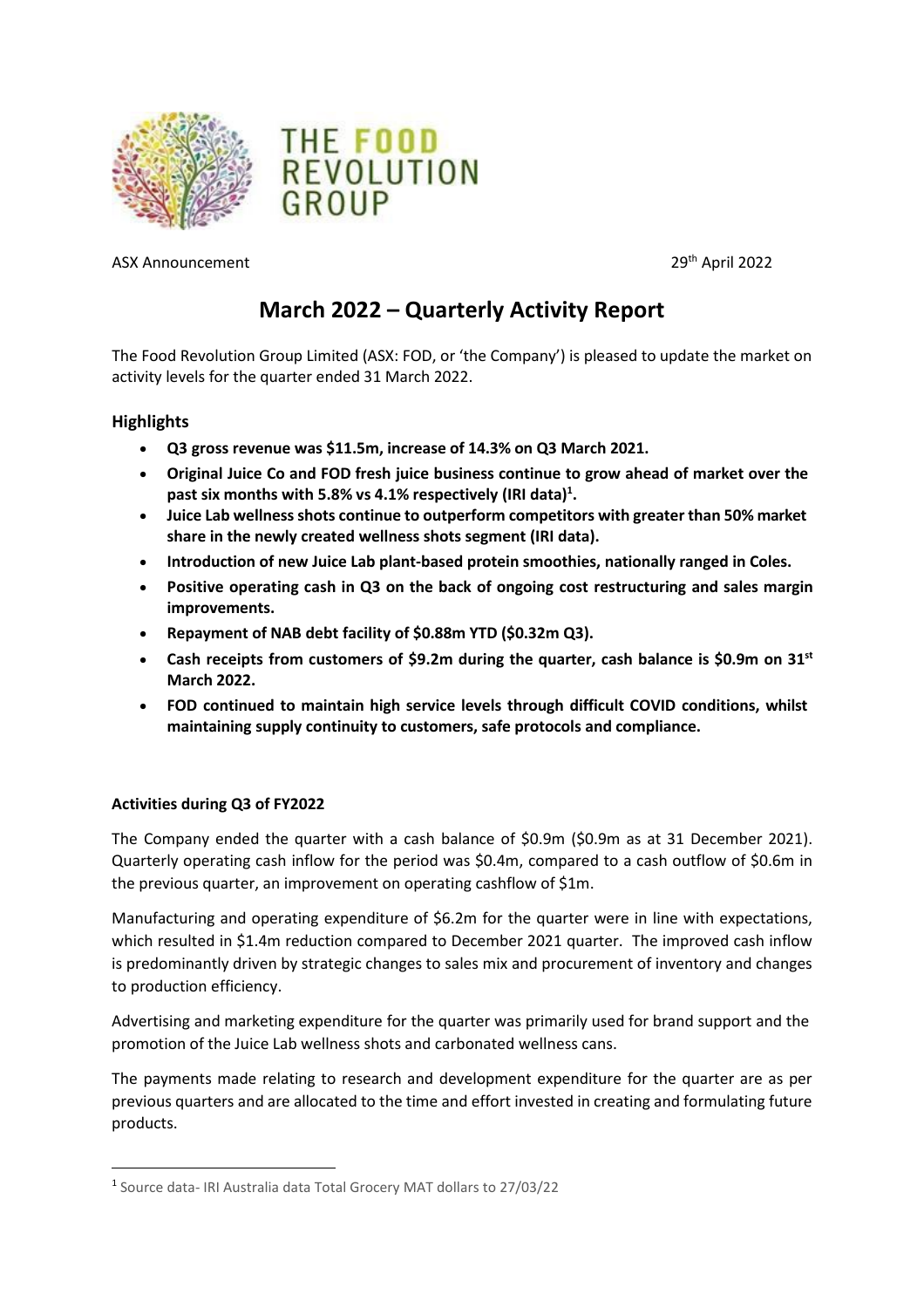The interest paid on the NAB facility is at a fixed rate of 4.2%

## **Payments to related parties during the quarter**

In accordance with Listing Rule 4.7C.3 and as noted in section 6 of the Appendix 4C Cashflow Statement, during the March 2022 quarter the aggregated amount of payments made to related parties and their associates totaled \$42k, comprising of directors fees.

## **Q3 – Consolidating on strategic objectives**

It is pleasing to announce a strong result for Q3 FY22 consolidating on H1 FY22, with revenue up 14.3% on prior year to \$11.5m. The result further demonstrating positive outcomes from the investment in fixing the foundations and improving the profitability of the business' core range.

The Food Revolution Group CEO, Steven Cail, commented "*It is extremely pleasing to have delivered a positive quarter of operating cash flow which continues the cash improvement as announced to the market in Q2. The cashflow position was supported through strong sales, with January delivering the highest sales month YTD. The business finished the quarter on a positive, despite the months of February and March experiencing significant transport delays, due to floods impacting Western Australia and the East Coast of Australia.* 

*The business' growth result is particularly impressive given the difficult operating environment from the extended impacts of COVID-19. This impact has meant labour resourcing has been challenging not only on our business, but our major retail partners, which in-turn impacts production, supply chain and the ability to physically get the stock on the shelf. The Company has effectively and efficiently worked through these challenges and has proven to be extremely resilient, meeting every challenge it has been presented with, while continuing to develop its offering to meet the changing needs and demands of consumers.* 

*On the product development front, Q3 delivered the successful launch of our Juice Lab plant-based protein smoothies through Coles supermarkets nationally. In the last 12 months the Juice Lab has introduced three new wellbeing ranges including shots, carbonated wellness cans and this new smoothie range, which further strengthens the Juice Lab brand in market, and demonstrating the success of FOD's continued focus on product development and innovation. The business has also committed to further resources being allocated to product development to ensure The Food Revolution Group continues to be first to market with exciting, better-for-you wellness products. The business continues to pursue strategic objectives working on strategic partnerships and exploring new opportunities for export of our quality Australian products into international markets.*

*The business continues to drive sales and innovation with a strong commercial focus. Internal improvements on cost reduction via efficiencies and strategic procurement are vital for FOD's success going forward. Internal capability continues to improve with investments in both production capability as well as key personnel during Q3 – the health and wellbeing of our people and partners remains paramount as we cycle through this difficult environment."*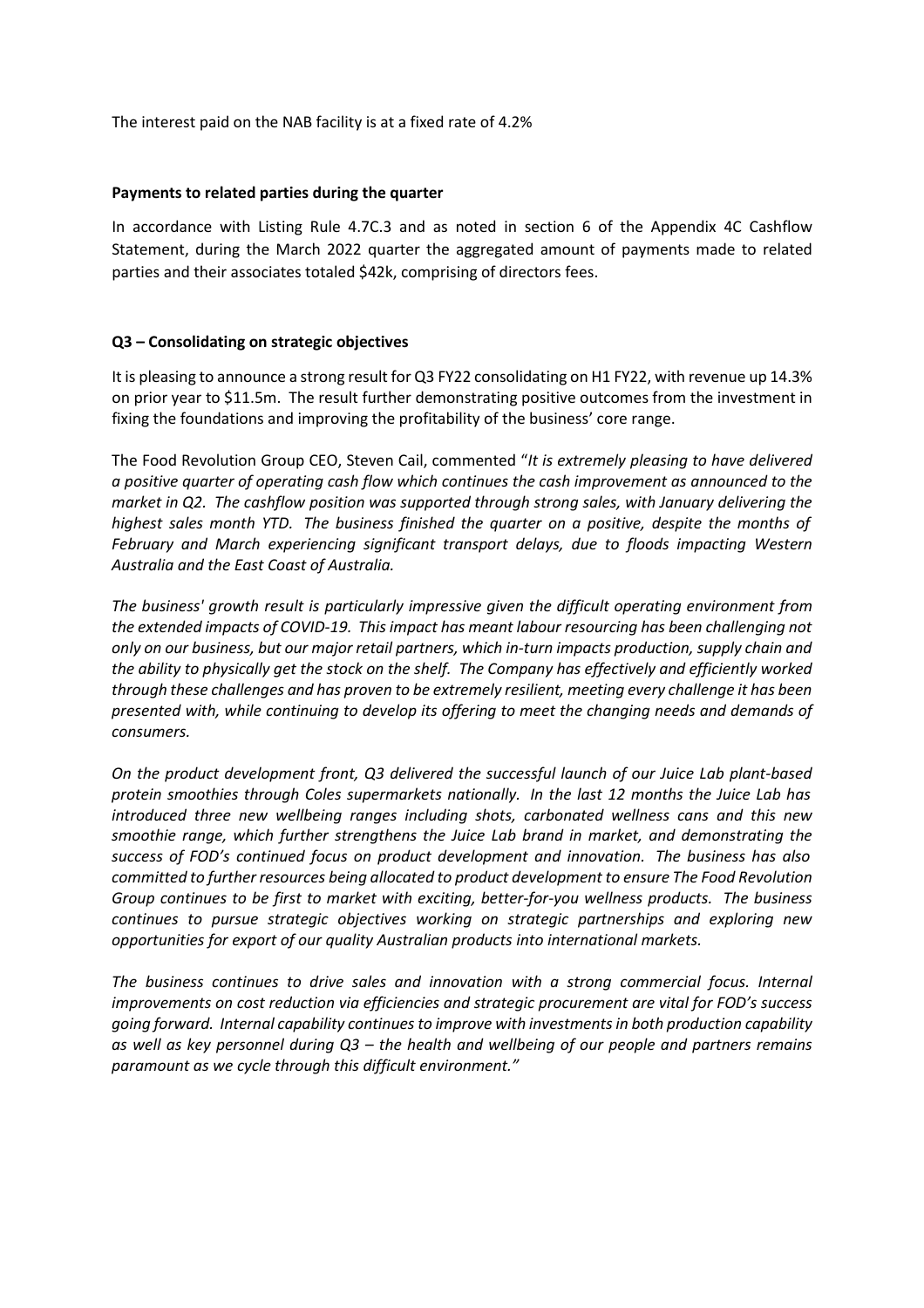This announcement was authorised by FOD Board.

#### **For more information, please contact:**

| <b>Steven Cail</b> | <b>Mr. Ashley Bottrell</b> |
|--------------------|----------------------------|
| CEO.               | CFO.                       |
| +61 (03) 9982 1451 | +61 (03) 9982 1451         |

### **About The Food Revolution Group**

The Food Revolution Group Limited (ASX: FOD) is an Australian-based food processing company that uses a combination of conventional juice processing equipment and custom-developed equipment and processes to manufacture a range of high-quality juices, fibres, wellness beverages and supplements that are sold as branded products or ingredients to customers domestically and overseas.

FOD uses a range of processing technologies, including Counter Current Extraction (CCE) technology which was developed in conjunction with Australia's CSIRO to extract juice from fruit and vegetables. Its processing facilities are located in Mill Park, Victoria.

FOD is aiming to generate shareholder value through exploring opportunities for growth in the functional food, beverage and nutraceutical markets in Australia and key international markets.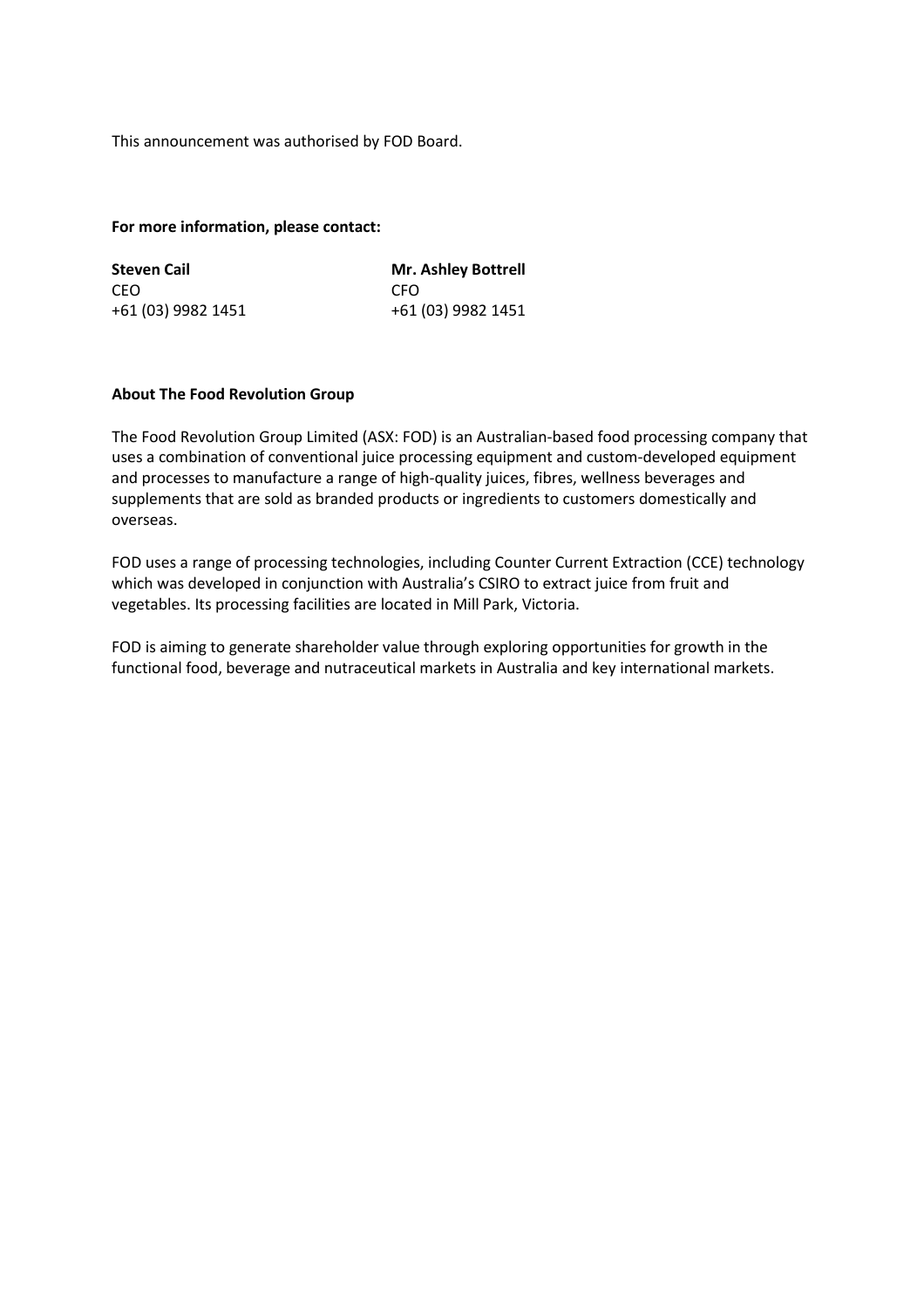# **Appendix 4C**

# **Quarterly cash flow report for entities subject to Listing Rule 4.7B**

# **Name of entity**

# THE FOOD REVOLUTION GROUP LTD

20 150 015 446 31 March 2022

**ABN Quarter ended ("current quarter")**

|     | <b>Consolidated statement of cash flows</b>         | <b>Current quarter</b><br>\$A'000 | Year to date<br>$(9$ months)<br>\$A'000 |
|-----|-----------------------------------------------------|-----------------------------------|-----------------------------------------|
| 1.  | Cash flows from operating activities                |                                   |                                         |
| 1.1 | Receipts from customers                             | 9,249                             | 26,552                                  |
| 1.2 | Payments for                                        |                                   |                                         |
|     | research and development<br>(a)                     | $-145$                            | $-427$                                  |
|     | product manufacturing and operating<br>(b)<br>costs | $-6,229$                          | $-21,025$                               |
|     | advertising and marketing<br>(c)                    | $-283$                            | $-588$                                  |
|     | leased assets<br>(d)                                | $-230$                            | $-690$                                  |
|     | staff costs<br>(e)                                  | $-1,589$                          | $-4,052$                                |
|     | (f)<br>administration and corporate costs           | $-278$                            | $-808$                                  |
| 1.3 | Dividends received (see note 3)                     |                                   |                                         |
| 1.4 | Interest received                                   |                                   |                                         |
| 1.5 | Interest and other costs of finance paid            | $-46$                             | $-130$                                  |
| 1.6 | Income taxes paid                                   |                                   |                                         |
| 1.7 | Government grants and tax incentives                |                                   |                                         |
| 1.8 | Other (provide details if material)                 |                                   | $-1,355$                                |
| 1.9 | Net cash from / (used in) operating<br>activities   | 449                               | $-2,523$                                |

|     | Cash flows from investing activities |        |  |
|-----|--------------------------------------|--------|--|
| 2.1 | Payments to acquire or for:          |        |  |
|     | entities<br>(a)                      |        |  |
|     | businesses<br>(b)                    | -      |  |
|     | property, plant and equipment<br>(c) | $-111$ |  |
|     | investments<br>(d)                   |        |  |
|     | intellectual property<br>(e)         |        |  |

ASX Listing Rules Appendix 4C (17/07/20) Page 1 + See chapter 19 of the ASX Listing Rules for defined terms.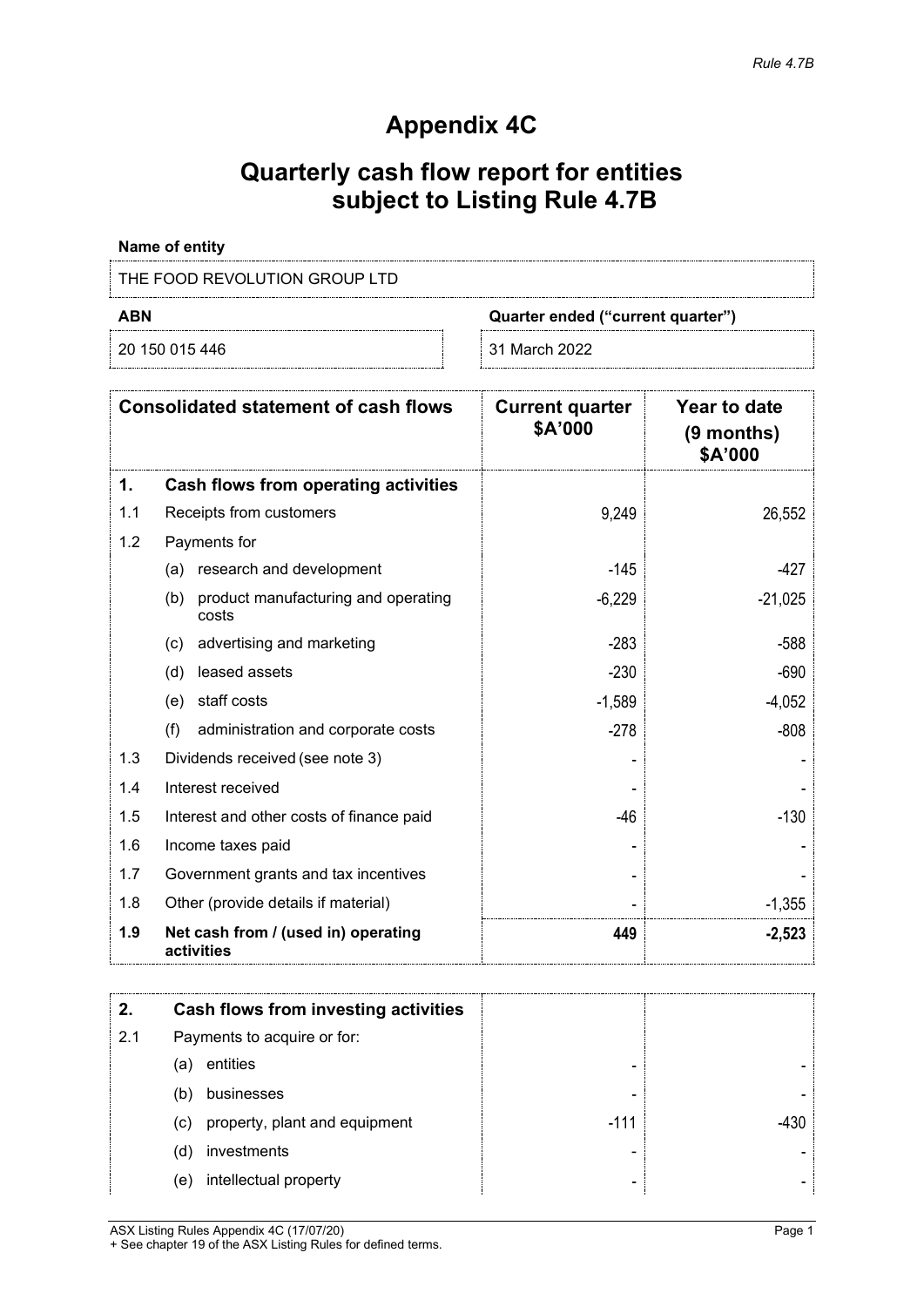|     | <b>Consolidated statement of cash flows</b>       | <b>Current quarter</b><br>\$A'000 | Year to date<br>(9 months)<br>\$A'000 |
|-----|---------------------------------------------------|-----------------------------------|---------------------------------------|
|     | other non-current assets<br>(f)                   |                                   |                                       |
| 2.2 | Proceeds from disposal of:                        |                                   |                                       |
|     | entities<br>(a)                                   |                                   |                                       |
|     | (b)<br>businesses                                 |                                   |                                       |
|     | property, plant and equipment<br>(c)              |                                   |                                       |
|     | investments<br>(d)                                |                                   |                                       |
|     | intellectual property<br>(e)                      |                                   |                                       |
|     | (f)<br>other non-current assets                   |                                   |                                       |
| 2.3 | Cash flows from loans to other entities           |                                   |                                       |
| 2.4 | Dividends received (see note 3)                   |                                   |                                       |
| 2.5 | Other (provide details if material)               |                                   |                                       |
| 2.6 | Net cash from / (used in) investing<br>activities | $-111$                            | -430                                  |

| 3.   | Cash flows from financing activities                                                          |        |      |
|------|-----------------------------------------------------------------------------------------------|--------|------|
| 3.1  | Proceeds from issues of equity securities<br>(excluding convertible debt securities)          |        |      |
| 3.2  | Proceeds from issue of convertible debt<br>securities                                         |        |      |
| 3.3  | Proceeds from exercise of options                                                             |        |      |
| 3.4  | Transaction costs related to issues of<br>equity securities or convertible debt<br>securities |        |      |
| 3.5  | Proceeds from borrowings                                                                      |        | 300  |
| 3.6  | Repayment of borrowings                                                                       | $-325$ | -867 |
| 3.7  | Transaction costs related to loans and<br>borrowings                                          |        |      |
| 3.8  | Dividends paid                                                                                |        |      |
| 3.9  | Other (provide details if material)                                                           |        |      |
| 3.10 | Net cash from / (used in) financing<br>activities                                             | -325   | -567 |

|      | Net increase / (decrease) in cash and<br>cash equivalents for the period |     |        |
|------|--------------------------------------------------------------------------|-----|--------|
| -4.1 | Cash and cash equivalents at beginning of<br>period                      | 878 |        |
| 4.2  | Net cash from / (used in) operating<br>activities (item 1.9 above)       |     | -2.523 |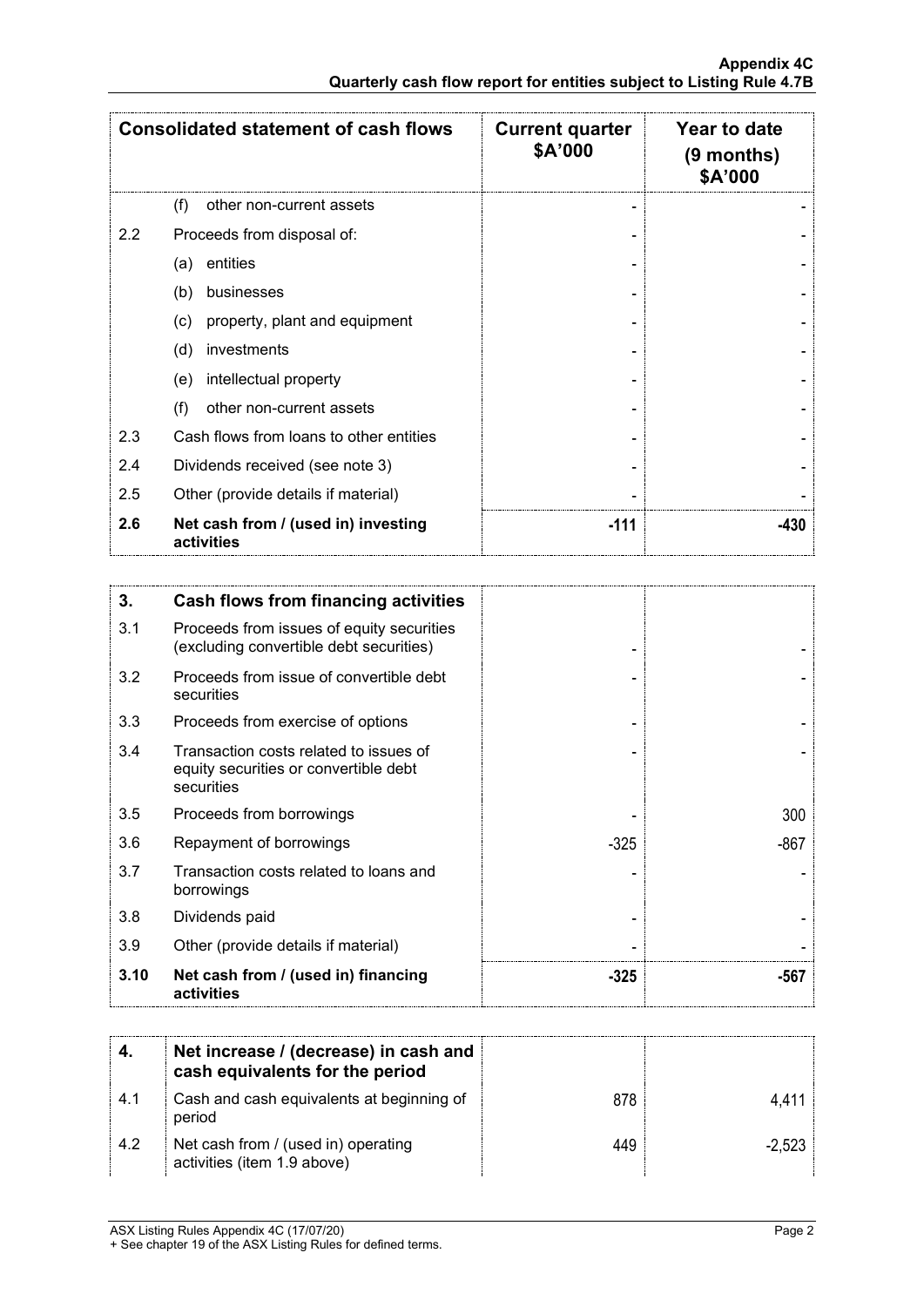|     | <b>Consolidated statement of cash flows</b>                         | <b>Current quarter</b><br>\$A'000 | Year to date<br>$(9$ months)<br>\$A'000 |
|-----|---------------------------------------------------------------------|-----------------------------------|-----------------------------------------|
| 4.3 | Net cash from / (used in) investing activities<br>(item 2.6 above)  | $-111$                            | -430.                                   |
| 4.4 | Net cash from / (used in) financing activities<br>(item 3.10 above) | $-325$                            |                                         |
| 4.5 | Effect of movement in exchange rates on<br>cash held                |                                   |                                         |
| 4.6 | Cash and cash equivalents at end of<br>period                       | 891                               |                                         |

| 5.  | Reconciliation of cash and cash<br>equivalents<br>at the end of the quarter (as shown in the<br>consolidated statement of cash flows) to the<br>related items in the accounts | <b>Current quarter</b><br>\$A'000 | <b>Previous quarter</b><br>\$A'000 |
|-----|-------------------------------------------------------------------------------------------------------------------------------------------------------------------------------|-----------------------------------|------------------------------------|
| 51  | Bank balances                                                                                                                                                                 | 891                               |                                    |
| 5.2 | Call deposits                                                                                                                                                                 |                                   |                                    |
| 5.3 | <b>Bank overdrafts</b>                                                                                                                                                        |                                   |                                    |
| 5.4 | Other (provide details)                                                                                                                                                       |                                   |                                    |
| 5.5 | Cash and cash equivalents at end of<br>quarter (should equal item 4.6 above)                                                                                                  | 891                               |                                    |

|     | Payments to related parties of the entity and their<br>associates | <b>Current quarter</b><br><b>\$A'000</b> |
|-----|-------------------------------------------------------------------|------------------------------------------|
| 6.1 | Payment for director fees                                         |                                          |
|     |                                                                   |                                          |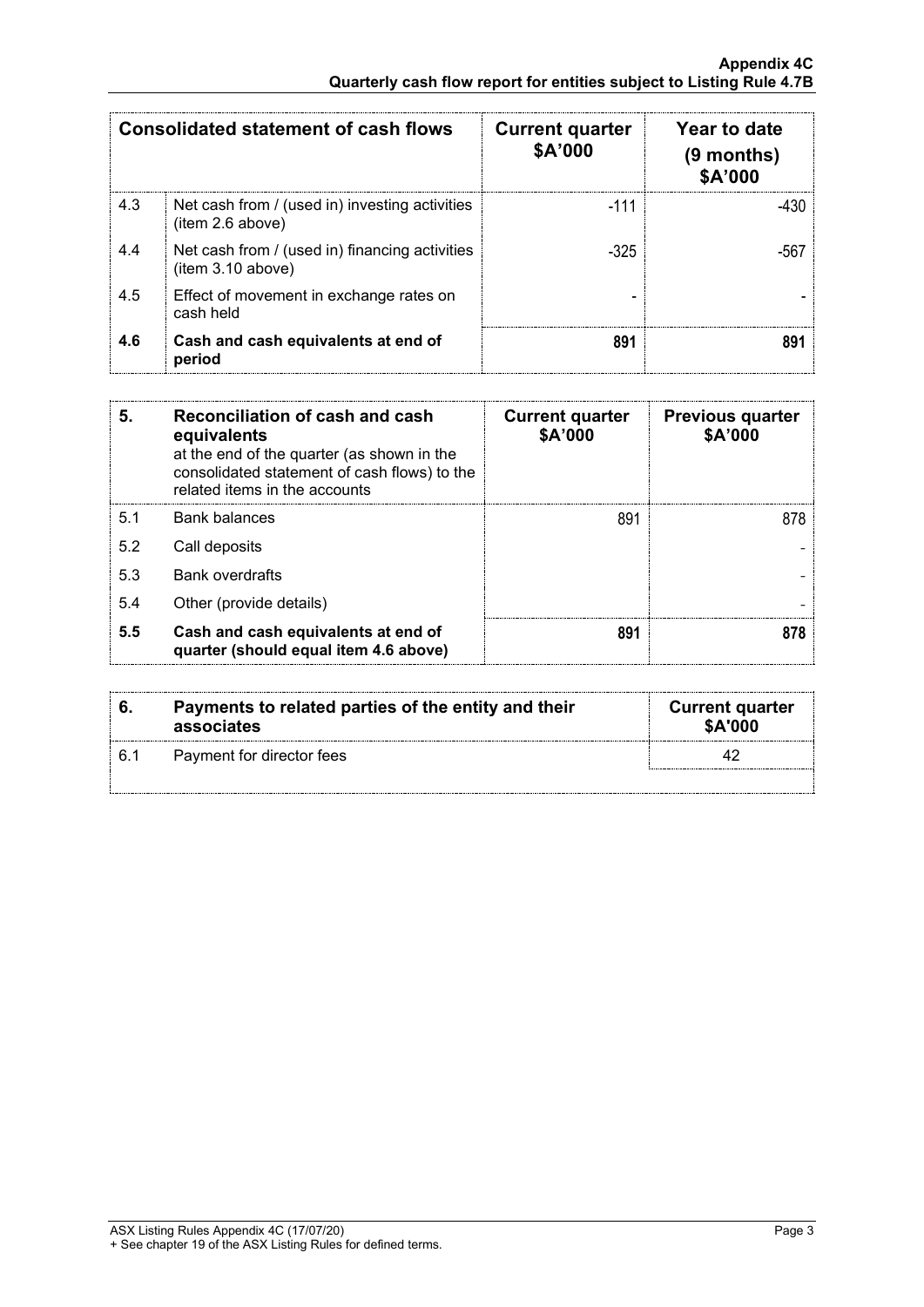| 7.  | <b>Financing facilities</b><br>Note: the term "facility' includes all forms of financing<br>arrangements available to the entity.<br>Add notes as necessary for an understanding of the<br>sources of finance available to the entity.                                                                                                               | <b>Total facility</b><br>amount at quarter<br>end<br>\$A'000 | Amount drawn at<br>quarter end<br>\$A'000 |
|-----|------------------------------------------------------------------------------------------------------------------------------------------------------------------------------------------------------------------------------------------------------------------------------------------------------------------------------------------------------|--------------------------------------------------------------|-------------------------------------------|
| 7.1 | Loan facilities                                                                                                                                                                                                                                                                                                                                      | 5,534                                                        | 5,534                                     |
| 7.2 | Credit standby arrangements                                                                                                                                                                                                                                                                                                                          |                                                              |                                           |
| 7.3 | Other (please specify)                                                                                                                                                                                                                                                                                                                               |                                                              |                                           |
| 7.4 | <b>Total financing facilities</b>                                                                                                                                                                                                                                                                                                                    | 5,534                                                        | 5,534                                     |
| 7.5 | Unused financing facilities available at quarter end                                                                                                                                                                                                                                                                                                 |                                                              | 1,000                                     |
| 7.6 | Include in the box below a description of each facility above, including the lender, interest<br>rate, maturity date and whether it is secured or unsecured. If any additional financing<br>facilities have been entered into or are proposed to be entered into after quarter end,<br>include a note providing details of those facilities as well. |                                                              |                                           |
|     | \$5.5m equipment finance loan at an improved fixed 4.2% interest. The equipment<br>1.<br>finance loan is secured over all of the company's assets and will be over a 5-year<br>term.                                                                                                                                                                 |                                                              |                                           |
|     | $2_{-}$<br>\$1.0m invoice finance facility at 6.22% interest - is secured over all of the<br>company's assets and reviewed by annually on an ongoing basis; this facility will be<br>used for working capital.                                                                                                                                       |                                                              |                                           |

| 8.  | Estimated cash available for future operating activities                                                                                                                                                       | \$A'000 |
|-----|----------------------------------------------------------------------------------------------------------------------------------------------------------------------------------------------------------------|---------|
| 8.1 | Net cash from / (used in) operating activities (item 1.9)                                                                                                                                                      | 449     |
| 8.2 | Cash and cash equivalents at quarter end (item 4.6)                                                                                                                                                            | 891     |
| 8.3 | Unused finance facilities available at quarter end (item 7.5)                                                                                                                                                  | 1.000   |
| 8.4 | Total available funding (item $8.2 +$ item $8.3$ )                                                                                                                                                             | 1.891   |
| 8.5 | Estimated quarters of funding available (item 8.4 divided by<br>item $8.1$ )                                                                                                                                   |         |
|     | Note: if the entity has reported positive net operating cash flows in item 1.9, answer item 8.5 as "N/A". Otherwise, a<br>figure for the estimated guarters of funding available must be included in item 8.5. |         |
| 8.6 | If item 8.5 is less than 2 quarters, please provide answers to the following questions:                                                                                                                        |         |
|     | Does the entity expect that it will continue to have the current level of net operating<br>8.6.1<br>cash flows for the time being and, if not, why not?                                                        |         |

Answer:

8.6.2 Has the entity taken any steps, or does it propose to take any steps, to raise further cash to fund its operations and, if so, what are those steps and how likely does it believe that they will be successful?

Answer: